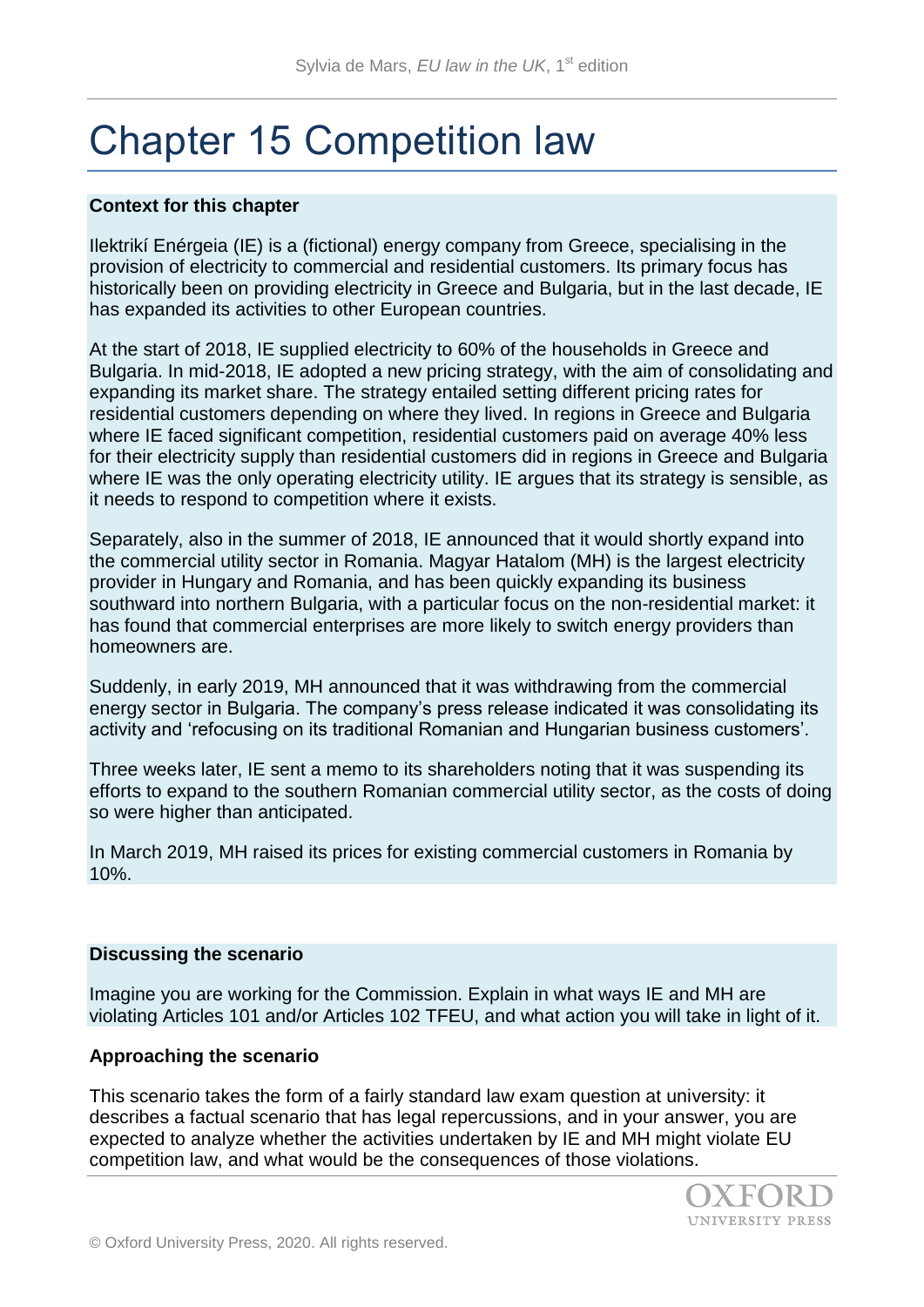Given that competition law is a very technical field, Chapter 15 provided you with two figures that set out how to tackle competition law questions—Figure 15.1 for Article 101 TFEU and Figure 15.2 for Article 102 TFEU. The '**Discussing the scenario**' boxes throughout Chapter 15 will have taken you through these two approaches, and those are addressed here in turn—with a small conclusion on how to summarize your findings, as a Commission employee, on the compatibility of IE and MH's behavior with Articles 101 and 102 TFEU.

**Note**: the chapter commences with a description of **undertakings** as '**key terms**', and so you should be able to identify that IE and MH are both undertakings by relying on *Höfner v Macrotron*: these two bodies are clearly engaged in economic activity, and there is no reason to assume they are doing so in public service.

# **Tackling Article 101 TFEU**

#### **Tackling Article 101**

- 1. Does the scenario involve **undertakings**? [And at least two of them—you cannot have an anti-competitive agreement with yourself!]
- 2. If so, does it involve an **agreement**, **decision of an association**, **or concerted practice** by undertakings?
- 3. If so, does that agreement (or decision/concerted practice) have the **object**  or **effect** of preventing, restricting, or distorting competition?
- 4. And if it has the **effect** of harming competition, is this an **appreciable**  effect? (Or a *de minimis* one?)
- 5. If so, does the agreement have an **effect** on the **trade between Member States**?

**If yes:** the scenario violates Article 101(1), and Article 101(2) makes the relevant agreement/decision/concerted practice void…

- 6. *… unless* Article 101(3) applies, and the agreement/decision/concerted practice:
	- a. Improves the production or distribution of goods or promote technical or economic progress; AND
	- b. Ensures that consumers receive a fair share of the resulting benefits; AND
	- c. Does contain indispensable restrictions; AND
	- d. Does not substantially eliminate competition.

# *Figure 15.1 – Tackling Article 101 TFEU*

## **Discussing the scenario**

In the scenario at the start of the chapter, has IE engaged in any activity that might constitute an 'agreement', a 'decision of associations of undertakings', or 'concerted practice' with any other parties?

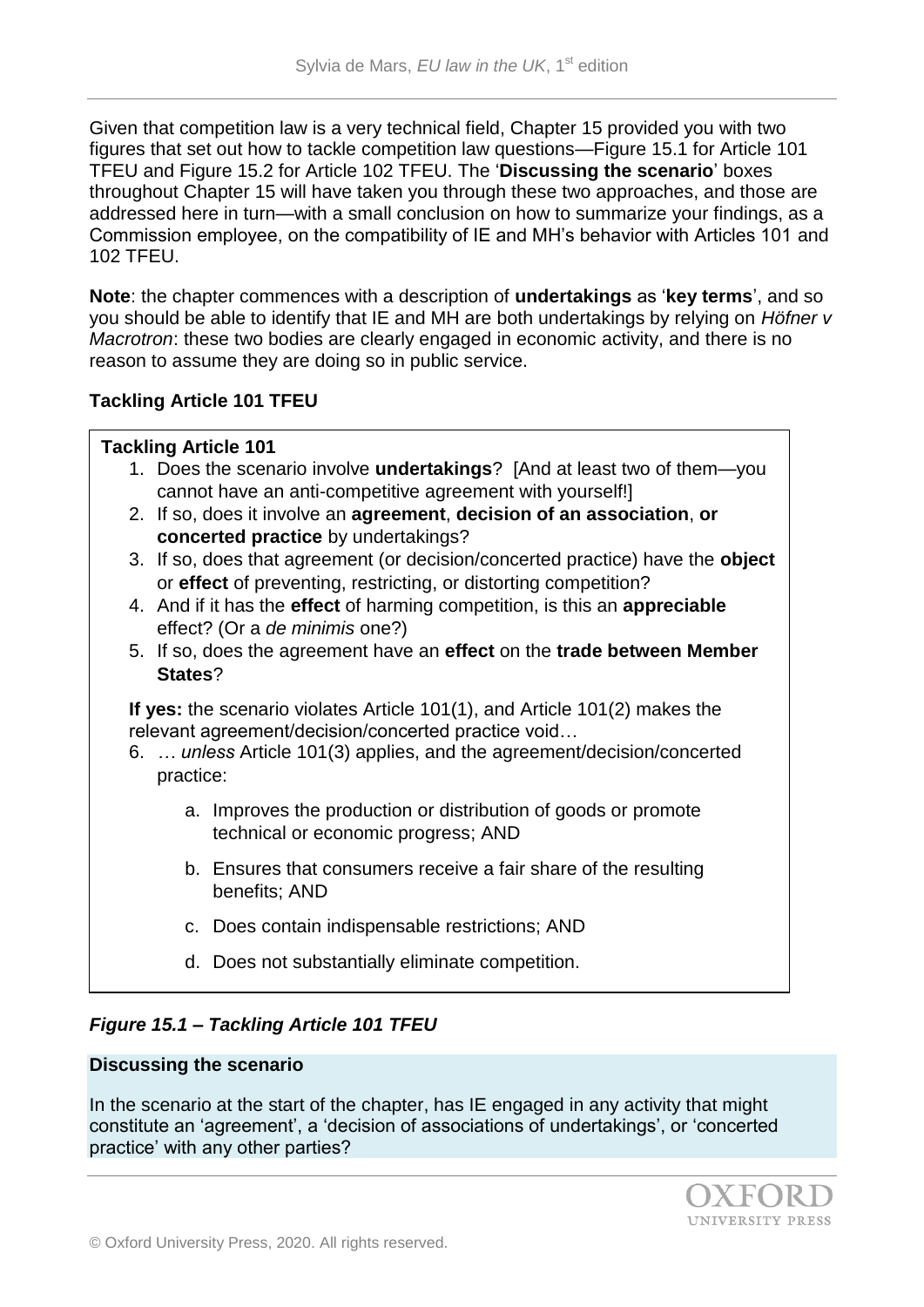To answer this question, you need to have a good understanding of the CJEU's case law on these concepts—and, primarily, you need to be able to confirm that a physical 'written' agreement is not necessary for behavior to fall foul of Article 101 TFEU. Relying on *Suiker Unie* here, looking at IE's behavior with respect to the Romanian market suggests that it might be engaging in 'concerted practice' with MH (in the absence of written evidence of an agreement). Note that the burden of proof, however, would lie on the Commission and it would have to prove 'concerted practice'.

#### **Discussing the scenario**

Consider what IE and MH appear to be doing. Are their practices likely to be restrictions of competition by **object** or by **effect**? Try to explain the difference—and make clear what the Commission would need to prove in order to establish a restriction of competition by **effect**.

If you think they are restricting competition by **effect**, do you think the effect is **appreciable** – does it satisfy the **de minimis** test?

Summarizing the facts, IE looked to be expanding into the commercial utility sector in Romania—while its competitor MH, already active in the commercial utility sector in Romania, looked to be expanding into the Bulgarian market. They then abruptly appeared to revert back to their 'home' markets, with IE focusing only on Bulgaria (and Greece) again, and MH focusing on Romania (and increasing prices there). What this situation describes looks like '**market sharing**': they appear to be splitting the market between them by agreement, rather than competing for customers in both Romania and Bulgaria.

Market sharing is anti-competitive **by object**, meaning that by design it will be anticompetitive and result in higher prices for consumers. An anti-competitive agreement **by effect** could potentially be acceptable. What the Commission would have to investigate, here, is if there are anti-competitive consequences, in the form of higher prices or fewer options for consumers.

As there is anti-competitive behavior **by object**, the Commission would not have to consider if the effects of the agreement are 'appreciable', and so the relevant market shares of IE and MH do not have to be considered here. (Their market shares in commercial electricity supply are also not made clear in the facts, which would make this impossible to answer. At most you could flag up that they are described as 'large' in the market, suggesting that they have a more than 10% market share together.)

#### **Discussing the scenario**

Do the practices of IE and MH have **an effect on trade** in electricity between Member States? (What kind of effect? Consider the *STM* definition.)

To satisfy this step, it is essential to know the *STM* definition of practices that have an 'effect on trade'. Does the agreement between MH and IE have an influence, 'direct or indirect, actual or potential', on trade between the Member States? There is no need to overthink this: IE was going to start 'trading' in Romania, but has decided not to; and MH

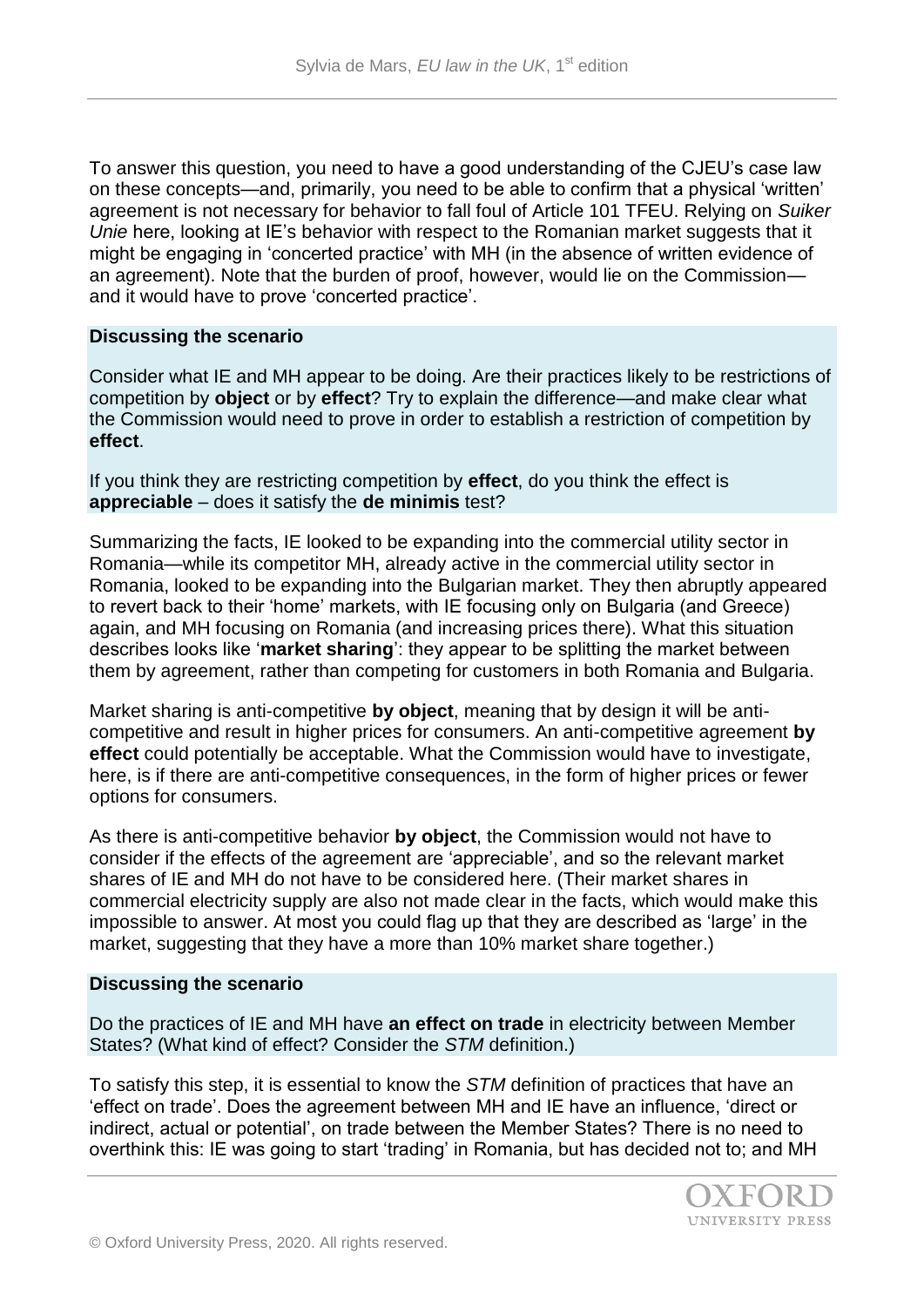was going to start trading in Bulgaria, but decided not to. As these are all Member State territories, potential trade-off between the Member States is clearly affected by the agreement.

#### **Discussing the scenario**

Consider the behaviour of IE and MH. Do they qualify for an exemption in Article 101(3) TFEU? If not – what happens?

The only way to qualify for an exemption from Article 101 TFEU is through either a block exemption—which you are not expected to be aware of, but can assume does not exist here, as these are horizontal agreements—or by satisfying the conditions in Article 101(3) itself. To do the latter, an agreement must do the following, per the Treaty text:

- a. Improve the production or distribution of goods or promote technical or economic progress; AND
- b. Ensure that consumers receive a fair share of the resulting benefits; AND
- c. Contain indispensable restrictions; AND
- d. Not substantially eliminate competition.

As these are cumulative requirements, the fact that you know that MH is increasing prices in Romania as a consequence of the agreement is enough to find that the agreement will not qualify for an Article 101(3) TFEU exemption.

However, if you read the chapter closely, you will come to an even simpler conclusion: as the agreement was found to be anti-competitive **by object**, it is likely to be a 'hardcore' restriction of competition, and so automatically is disqualified from an Article 101 TFEU exemption. '**Market sharing**' is such a 'hardcore' infringement, and so IE and MH's behaviour will not be exempt from EU competition law.

The consequence of this is that, if there is an 'agreement', it is automatically void under Article 101(2) TFEU; and, if there is no agreement, a Commission decision finding a violation of Article 101 TFEU will require the concerted practices to be immediately ceased. As a Commission employee, you will at that point likely wish to fine IE and MH, and can do so for a maximum of 10% of total turnover of both undertakings for the preceding year under Council Regulation 1/2003. If they do not stop their concerted practices, periodic penalty payments can also be instituted, also under Council Regulation 1/2003.

# **Article 102 TFEU**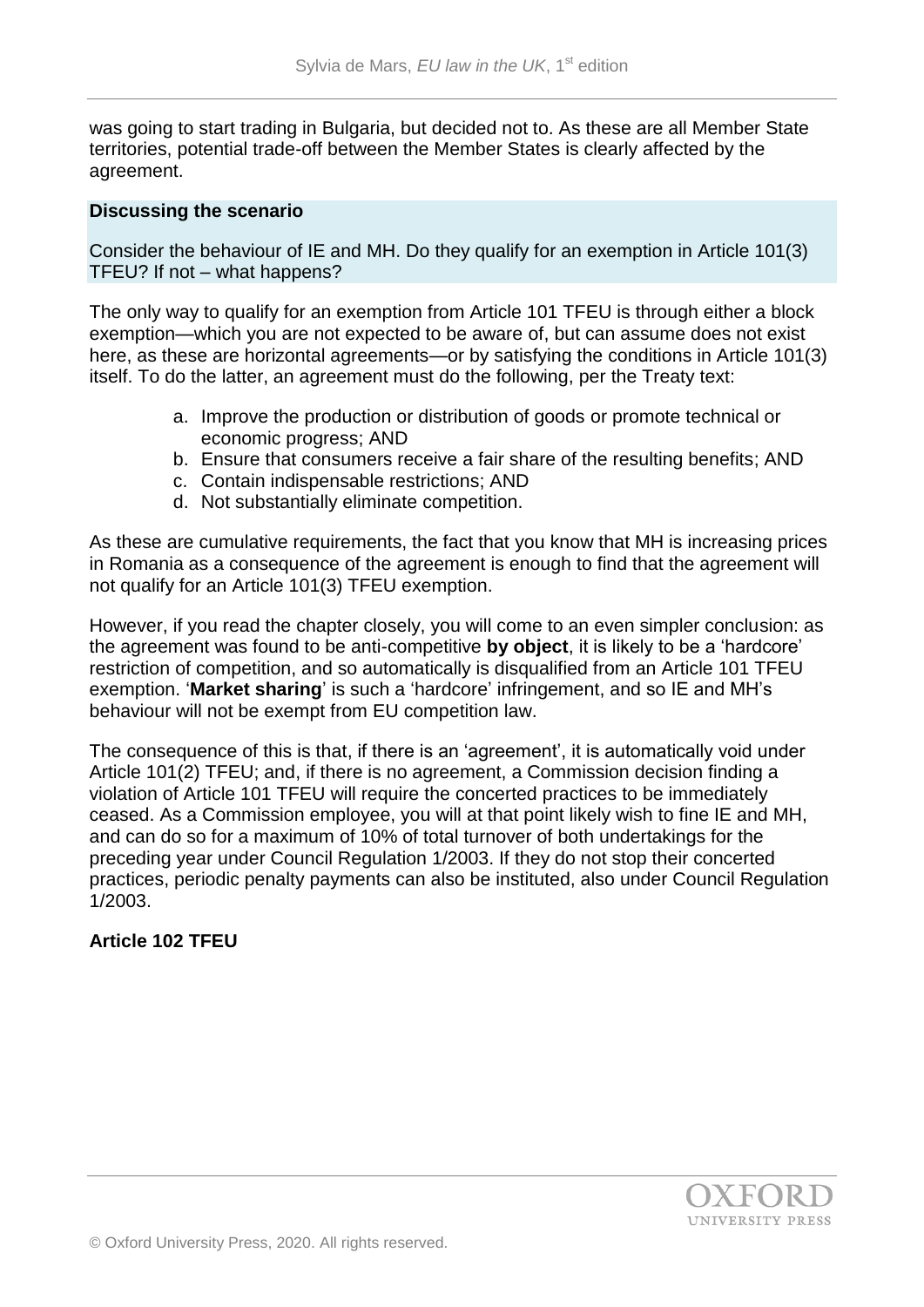## **Tackling Article 102**

- 1. Does the scenario involve at least one **undertaking**?
- 2. Is that undertaking **dominant** in what we will call the **relevant market**?
	- a. First, what is the **relevant market**?
	- b. Second, what is the undertaking's **market strength**?
	- c. Third, what are the **barriers to entry** in the relevant market like?
- 3. If the undertaking is dominant in the relevant market, does that market cover (in geographical terms) at least a **substantial part** of the **internal market**?
- 4. If so, is the dominant undertaking engaging in **abusive** practices?
- 5. And finally, does the abuse **affect trade between Member States**?

**If yes**, the undertaking has violated Article 102 TFEU, unless it can provide a **justification** for its practices.

# *Figure 15.2 – Tackling Article 102 TFEU*

**Note**: there are no '**Discussing the question**' boxes that ask you to address these points, but in any Article 102 TFEU question, you need to ensure that you are dealing with an '**undertaking**', and that when you find abusive behaviour, you assess if it '**affects trade between Member States**' per the *STM* test.

#### **Discussing the scenario**

What is the **product market** in which IE is active? Consider what the Commission will want to argue, and what IE might argue in order to prove it is *not* dominant in a product market. Applying the substitutability test, who do you think will succeed in their argument?

The product is described as 'energy' or 'electricity' in different points of the problem question, with IE seeming to work primarily in the 'residential energy' sector. The Commission will want to argue that IE is a specialist 'residential electricity' supplier, because, the smaller the product market, the more likely it will be that IE is dominant *in* that market. IE, on the other hand, would argue it was active in the 'energy' market, which encompasses not only electricity but also gas, solar energy, wind energy, nuclear energy, and so on. (You are not expected to be an expert on the energy market, but mentioning one or two sources other than 'residential electricity' demonstrates that this is a bigger market *than* the electricity market.) On the 'energy' market, IE is an active player, but it may not be dominant.

*United Brands* gives us an idea of how the Commission might go about such an argument: applying the substitutability test, we have to consider if there are any specific properties to electricity that make it hard to switch away from when faced with price increases. Where the CJEU found, in that case, that the banana is a fairly bespoke fruit, here, too, we can argue that being an 'residential electricity' supplier is a fairly specialist enterprise, and one whose consumer base is unlikely to change. For example, we are not suddenly going to have electronic equipment that can run on something *other* than electricity, and so there is a constant need for that product, regardless of its price.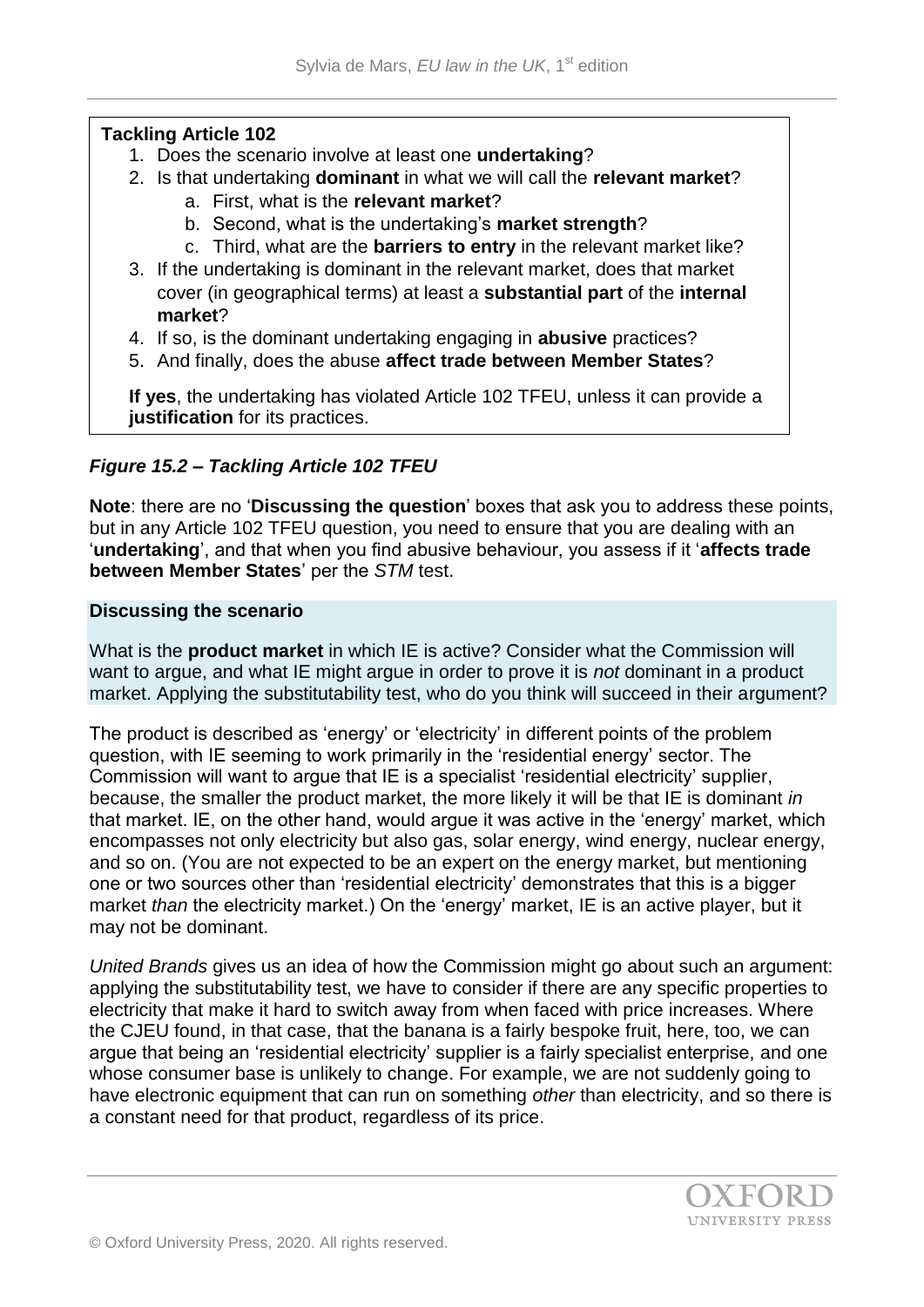## **Discussing the scenario**

From the facts given in the scenario, what do you think IE's **geographic market** is? And do you think a **temporal market** applies to the scenario?

Combine your answers to these questions with your definition of the **product market** and you have arrived at the **relevant market**.

On the **geographic market**, the facts give you various pieces of information. They tell you that, historically, IE has been active in Bulgaria and Greece—but also that it is starting to expand to other European countries. What do we do with that kind of information? *United Brands* tells us that the geographic market for competition law purposes is one 'where the objective conditions of competition applying to the product in question must be the same for all traders'. Do we know enough about the residential electricity market in the entirety of the EU to conclude that it is one single market? Not really. In this case, then, you could probably make the case that IE is active in the entirety of the EU in the 'residential energy' market, or you could argue that, as it is primarily active in Greece and Bulgaria, *those*  countries are the geographic market in which IE is genuinely 'active'. The latter point is easier to argue. IE, however, will likely argue that it is active across the EU, again because its dominance would be harder to prove in that case.

There is no **temporal market** in electricity: it does not go out of season, unlike certain consumables.

Combining our assessments for these three markets, we are, as the Commission, likely to argue that the **relevant market** here is the residential electricity supply market in Bulgaria and Greece. (IE will protest that the **relevant market** is the energy market in the EU.)

#### **Discussing the scenario**

What is IE's market share? Can we presume it is dominant, or not? And do you think there are significant barriers to entry to the **relevant market** in which IE operates? Try to guess what these might be—we appreciate you are not an expert in the field of energy.

Then, complete the following:

IE is / is not in a dominant position in the relevant market, namely exactled as it holds a \_\_\_\_ market share and there are / are not substantial barriers to entry into that market.

If you, as a Commission employee, argued that IE's relevant market is that of residential electricity in Greece and Bulgaria, the facts state its market share to be 60%. (If you argued that the relevant market is that of residential electricity in the EU, you will have no idea what its market share is—and so cannot establish if IE is dominant or not, which effectively ends this question here for you.)

From *Akzo*, we know that presumptions of dominance commence at market shares over 50%, but that dominance has equally been found at market shares above 40% in numerous cases (like *Hoffman-La Roche* and *United Brands*). In Greece and Bulgaria's residential electricity market, IE thus appears to be dominant.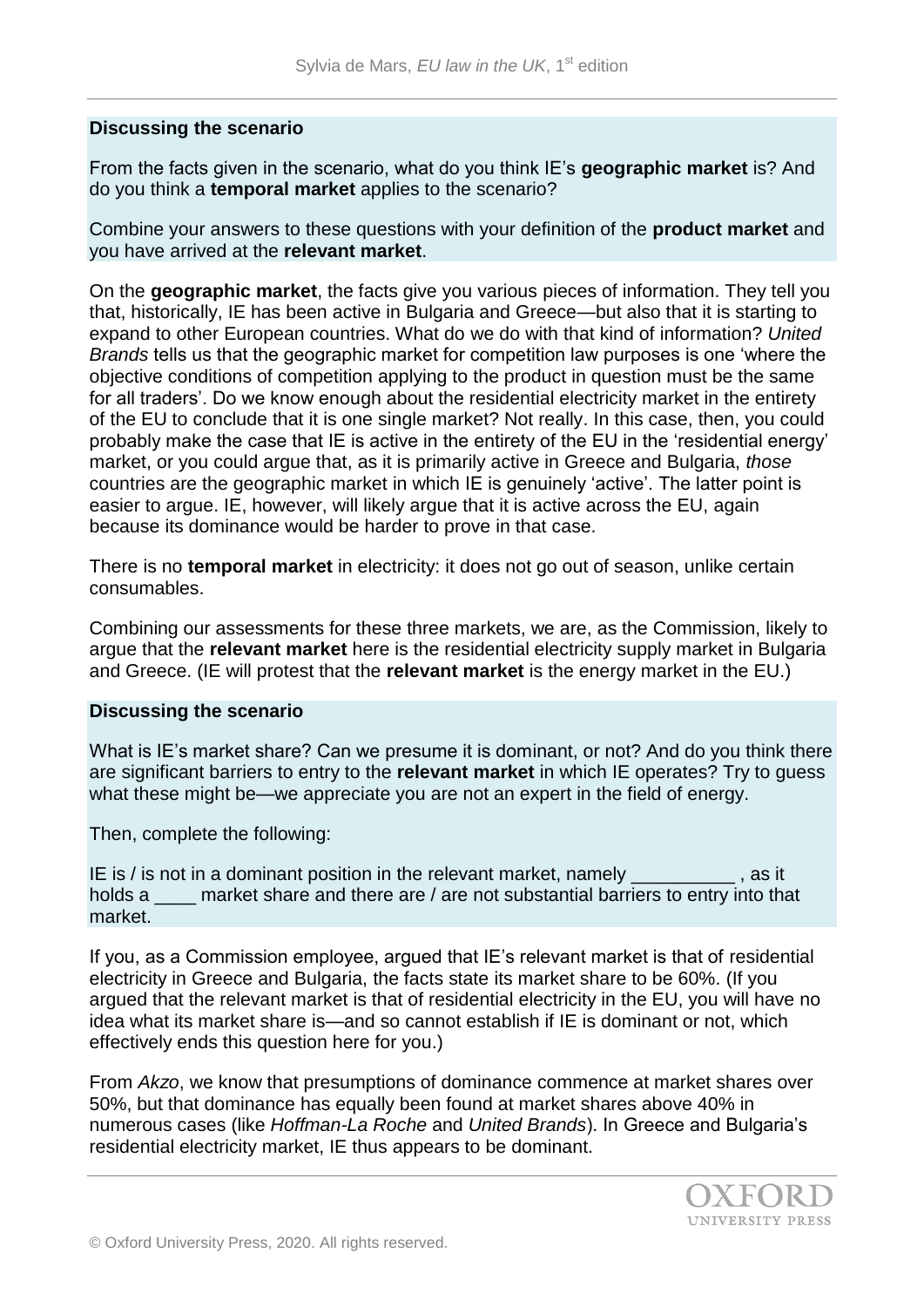To be sure of its dominant status, however, we have to consider if there are significant barriers to entry in the 'residential electricity supply' market. Does this seem like a market in which new players could very quickly become active? You are not expected to be able to assess this in any kind of detail, but can probably make some assumptions about it requiring specific equipment and skills that are not easy to come by. As such, IE's dominance in this market is likely to be stable.

These are likely to be your overall findings:

IE **is** in a dominant position in the relevant market, namely **the Greek and Bulgarian residential electricity supply market**, as it holds a **60%** market share and there **are**  substantial barriers to entry into that market.

The '**Discussing the scenario**' box does not specifically ask you to consider this, but in answering the problem question, you should specify that IE *is* dominant in a substantial part of the Single Market, per the test set out in *Suiker Unie*—as Greece and Bulgaria are both in the Single Market.

## **Discussing the scenario**

Is IE engaged in any abusive pricing or non-pricing behaviour in the scenario?

Reading Chapter 14, you may be able to identify that IE charging different customers different prices for reasons that cannot be objectively justified is abusive pricing behaviour. This is known as **discriminatory pricing**. In order for the different prices charged to different consumers to *not* be abusive, there would have to be production reasons for these price differences. Helpfully, IE outright admits that it is trying to outprice its competitors, which is not a motivation that can be justified under Article 102 TFEU. As in *United Brands*, this will be considered abusive.

The facts of the scenario do not tell you enough about IE's new pricing strategy for you to consider if it also is engaging in **predatory pricing**: while you know that the customers in the areas where it has competition get a 40% discount, it is not clear if that discount results in electricity prices that are 'below cost' for IE. You can suggest it *might* be engaging in predatory pricing, but you do not know.

From the facts, IE does not appear to be engaging in any abusive non-pricing behaviour in Greece and Bulgaria: there is no evidence that it is refusing to supply, tying/bundling products, or setting out exclusivity clauses.

#### **Discussing the scenario**

Consider in what ways IE has abused its dominance on the relevant market. Can this abuse be justified on any grounds, in your view?

There is no right or wrong answer to this question, but it is a matter that you, as a Commission employee, should consider. Is there a legitimate reason for IE to be engaging in price discrimination? It argues that it is doing so because its competition is *making* it do so—but this would be very hard to argue as a justification, not least of all because it is clear that not *all* consumers are benefitting equally from IE's pricing strategy. If we